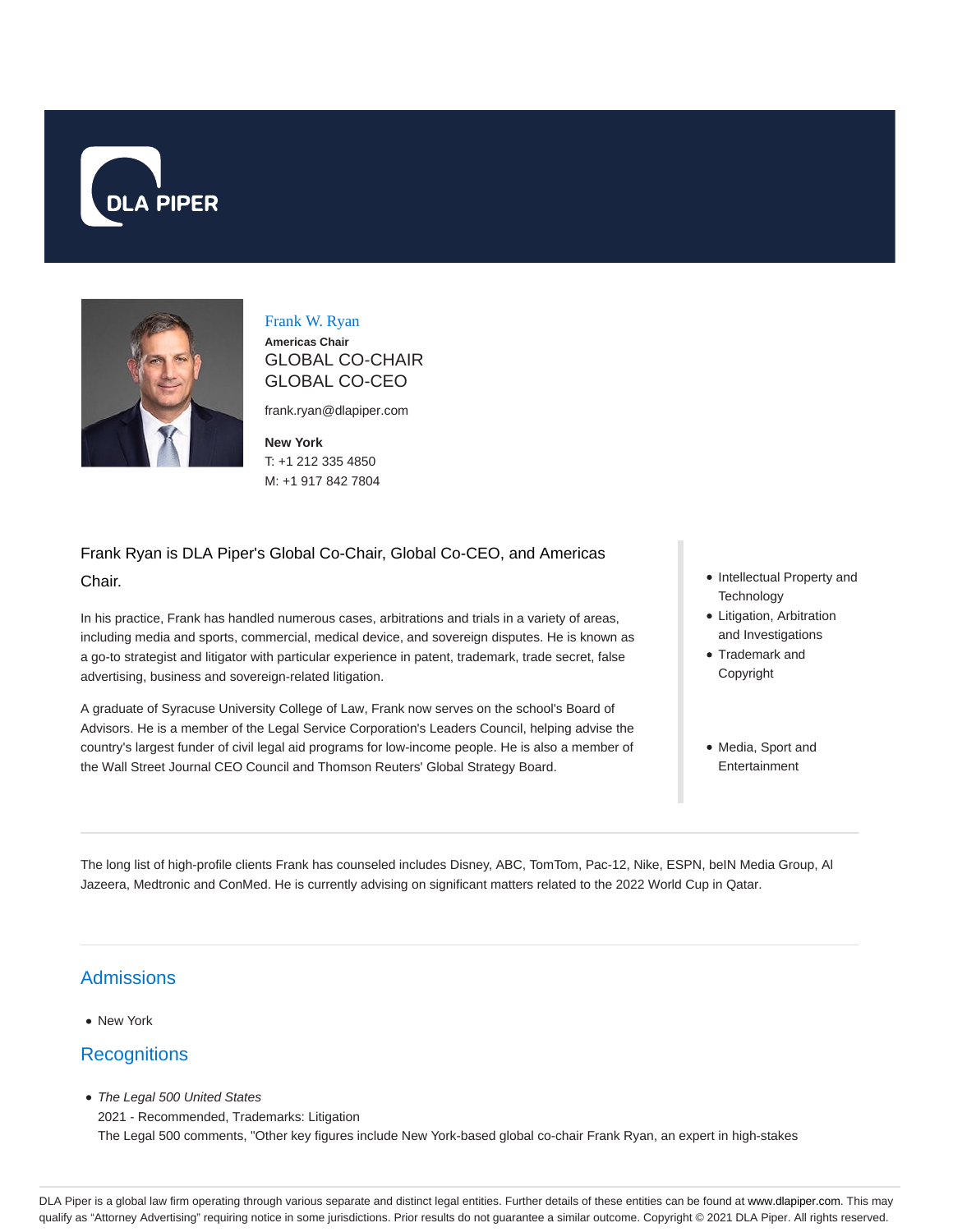litigation..."

2021 - Recommended, Trademarks: Non-Contentious (including Prosecution, Portfolio Management and Licensing) The Legal 500 comments, "...Frank Ryan in New York co-chairs the IP and tech practice and focuses on litigation, and other IP matters in the sports, media and entertainment sectors." 2019-2020 - Recommended, Trademarks: Non-Contentious (including Prosecution, Portfolio Management and Licensing) 2018-2020 - Recommended, Trademarks: Litigation 2017-18 - Recommended, Technology: Transactions

2017 - Recommended, Telecoms & Broadcast: Transactional

2014-16 - Recommended, Sport

### **Education**

- J.D., Syracuse University College of Law magna cum laude Order of the Coif
- B.S., Syracuse University Four Year Varsity Letter Winner

## **Memberships**

- Board of advisors for Syracuse University College of Law
- Member of the Legal Services Corporation's Leaders Council
- Member of the Wall Street Journal CEO Council
- Member of the Thomson Reuters' Global Strategy Board

### INSIGHTS

## **Events**

- Panelist, "The State of the Global Legal Industry," Thomson Reuters 17th Annual Legal Executive Briefing, May 11, 2022
- Speaker, "Reinventing Business and Talent Models," Thomson Reuters Strategy Board Meeting, May 4, 2022
- Panelist, "What's Next: Law firm leaders and industry experts discuss law firm office trends in the wake of the pandemic," Savills Legal Tenant, February 24, 2021
- Panelist, "The 2020 Legal Executive Briefing Webinar Series: The State of the Global Legal Industry," Thomson Reuters, December 10, 2020

#### **NEWS**

**DLA Piper announces partnership promotions for 2022**

#### 28 April 2022

DLA Piper is proud to announce that 74 lawyers have been promoted to its partnership. The promotions are effective as of April 1 2022 in the United States and May 1 2022 for EMEA and Asia Pacific. Promotions have been made across all of the firm's practice areas, spanning 38 offices in 21 countries.

**Ukraine crisis: Message from DLA Piper leadership**

#### 28 February 2022

A message from our Global leaders, Andrew Darwin, Simon Levine and Frank Ryan:

DLA Piper is a global law firm operating through various separate and distinct legal entities. Further details of these entities can be found at www.dlapiper.com. This may qualify as "Attorney Advertising" requiring notice in some jurisdictions. Prior results do not guarantee a similar outcome. Copyright @ 2021 DLA Piper. All rights reserved.